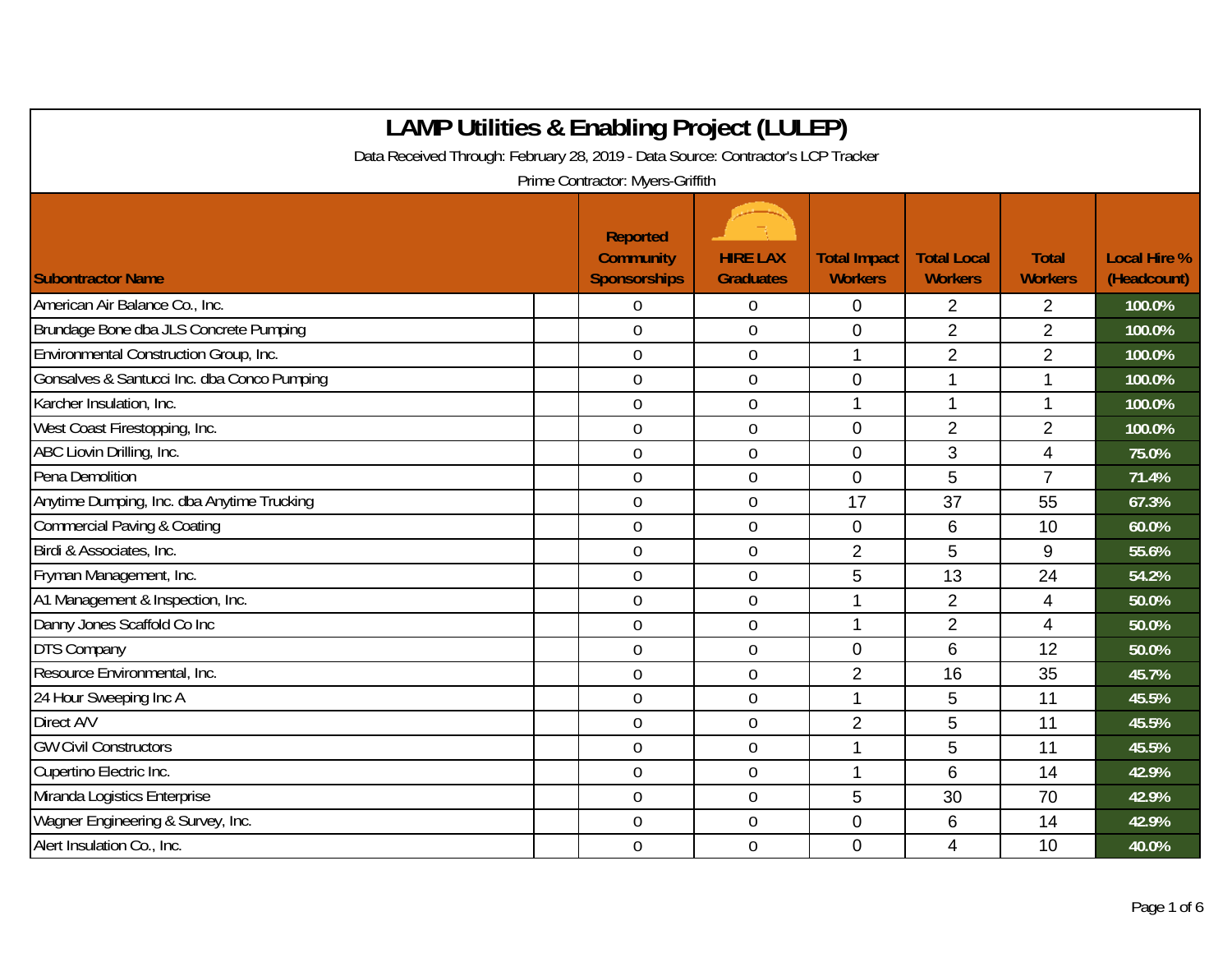| <b>LAMP Utilities &amp; Enabling Project (LULEP)</b><br>Data Received Through: February 28, 2019 - Data Source: Contractor's LCP Tracker<br>Prime Contractor: Myers-Griffith |                                                            |                                     |                                       |                                      |                                |                                    |  |  |  |
|------------------------------------------------------------------------------------------------------------------------------------------------------------------------------|------------------------------------------------------------|-------------------------------------|---------------------------------------|--------------------------------------|--------------------------------|------------------------------------|--|--|--|
| <b>Subontractor Name</b>                                                                                                                                                     | <b>Reported</b><br><b>Community</b><br><b>Sponsorships</b> | <b>HIRE LAX</b><br><b>Graduates</b> | <b>Total Impact</b><br><b>Workers</b> | <b>Total Local</b><br><b>Workers</b> | <b>Total</b><br><b>Workers</b> | <b>Local Hire %</b><br>(Headcount) |  |  |  |
| Associated Ready Mix Concrete Inc.                                                                                                                                           | $\Omega$                                                   | 0                                   | 1                                     | $\overline{2}$                       | 5                              | 40.0%                              |  |  |  |
| Pan-Pacific Mechanical                                                                                                                                                       | $\overline{0}$                                             | 0                                   | $\mathbf 0$                           | $\overline{2}$                       | 5                              | 40.0%                              |  |  |  |
| Terra Pave, Inc.                                                                                                                                                             | $\mathbf 0$                                                | $\overline{0}$                      | $\mathbf{1}$                          | $\overline{4}$                       | 10                             | 40.0%                              |  |  |  |
| <b>Taft Electric Company</b>                                                                                                                                                 | $\mathbf 0$                                                | $\boldsymbol{0}$                    | 6                                     | 12                                   | 31                             | 38.7%                              |  |  |  |
| B & D Equipment Rental, Inc.                                                                                                                                                 | $\mathbf 0$                                                | $\overline{0}$                      | $\Omega$                              | 14                                   | 37                             | 37.8%                              |  |  |  |
| Izurieta Fence Company, Inc.                                                                                                                                                 | $\overline{0}$                                             | 0                                   | $\mathbf 0$                           | 3                                    | 8                              | 37.5%                              |  |  |  |
| J.V Land Clearing Co., Inc.                                                                                                                                                  | $\mathbf 0$                                                | $\overline{0}$                      | 1                                     | 3                                    | 8                              | 37.5%                              |  |  |  |
| Corradini Corp.                                                                                                                                                              | $\overline{0}$                                             | 0                                   | 1                                     | $\overline{4}$                       | 11                             | 36.4%                              |  |  |  |
| GGG Demolition, Inc.                                                                                                                                                         | $\boldsymbol{0}$                                           | $\boldsymbol{0}$                    | $\mathbf 0$                           | $\overline{\mathbf{4}}$              | 11                             | 36.4%                              |  |  |  |
| Psomas                                                                                                                                                                       | $\mathbf 0$                                                | 0                                   | $\mathbf 0$                           | $\overline{4}$                       | 11                             | 36.4%                              |  |  |  |
| <b>Griffith Company</b>                                                                                                                                                      | $\overline{2}$                                             | $\mathbf{1}$                        | 12                                    | 58                                   | 161                            | 36.0%                              |  |  |  |
| <b>Red Hawk Services</b>                                                                                                                                                     | $\overline{0}$                                             | $\mathbf 0$                         | 3                                     | 6                                    | 17                             | 35.3%                              |  |  |  |
| <b>Concrete Coring Company</b>                                                                                                                                               | $\mathbf 0$                                                | $\overline{0}$                      | 1                                     | 8                                    | 23                             | 34.8%                              |  |  |  |
| Myers & Sons Griffith, JV                                                                                                                                                    | $\overline{2}$                                             | 1                                   | 9                                     | 39                                   | 114                            | 34.2%                              |  |  |  |
| Comet Electric, Inc.                                                                                                                                                         | $\mathbf 0$                                                | $\boldsymbol{0}$                    | 1                                     | 20                                   | 59                             | 33.9%                              |  |  |  |
| Building Electronic Controls, Inc.                                                                                                                                           | $\mathbf 0$                                                | $\overline{0}$                      | $\overline{0}$                        | $\overline{2}$                       | 6                              | 33.3%                              |  |  |  |
| Max Out Inc.                                                                                                                                                                 | $\mathbf 0$                                                | $\overline{0}$                      | $\overline{4}$                        | 8                                    | 24                             | 33.3%                              |  |  |  |
| Royal Electric Company                                                                                                                                                       | $\overline{0}$                                             | $\overline{0}$                      | $\overline{0}$                        | $\mathbf{1}$                         | 3                              | 33.3%                              |  |  |  |
| Techniquex, Inc.                                                                                                                                                             | $\mathbf 0$                                                | $\overline{0}$                      | $\mathbf 0$                           | $\overline{2}$                       | $6\phantom{1}$                 | 33.3%                              |  |  |  |
| Versatile Coatings Inc.                                                                                                                                                      | $\overline{0}$                                             | 0                                   | $\mathbf 0$                           | $\overline{4}$                       | 12                             | 33.3%                              |  |  |  |
| Myers & Sons Construction LP                                                                                                                                                 | $\mathbf 0$                                                | $\mathbf 0$                         | 1                                     | 13                                   | 41                             | 31.7%                              |  |  |  |
| Crown Fence Co                                                                                                                                                               | $\boldsymbol{0}$                                           | $\overline{0}$                      | $\mathbf{1}$                          | 9                                    | 29                             | 31.0%                              |  |  |  |
| ISEC, Inc.                                                                                                                                                                   | $\overline{0}$                                             | 0                                   | $\overline{2}$                        | 10                                   | 34                             | 29.4%                              |  |  |  |
| Matrix Environmental, Inc.                                                                                                                                                   | $\overline{0}$                                             | $\boldsymbol{0}$                    | $\mathbf 0$                           | 5                                    | 17                             | 29.4%                              |  |  |  |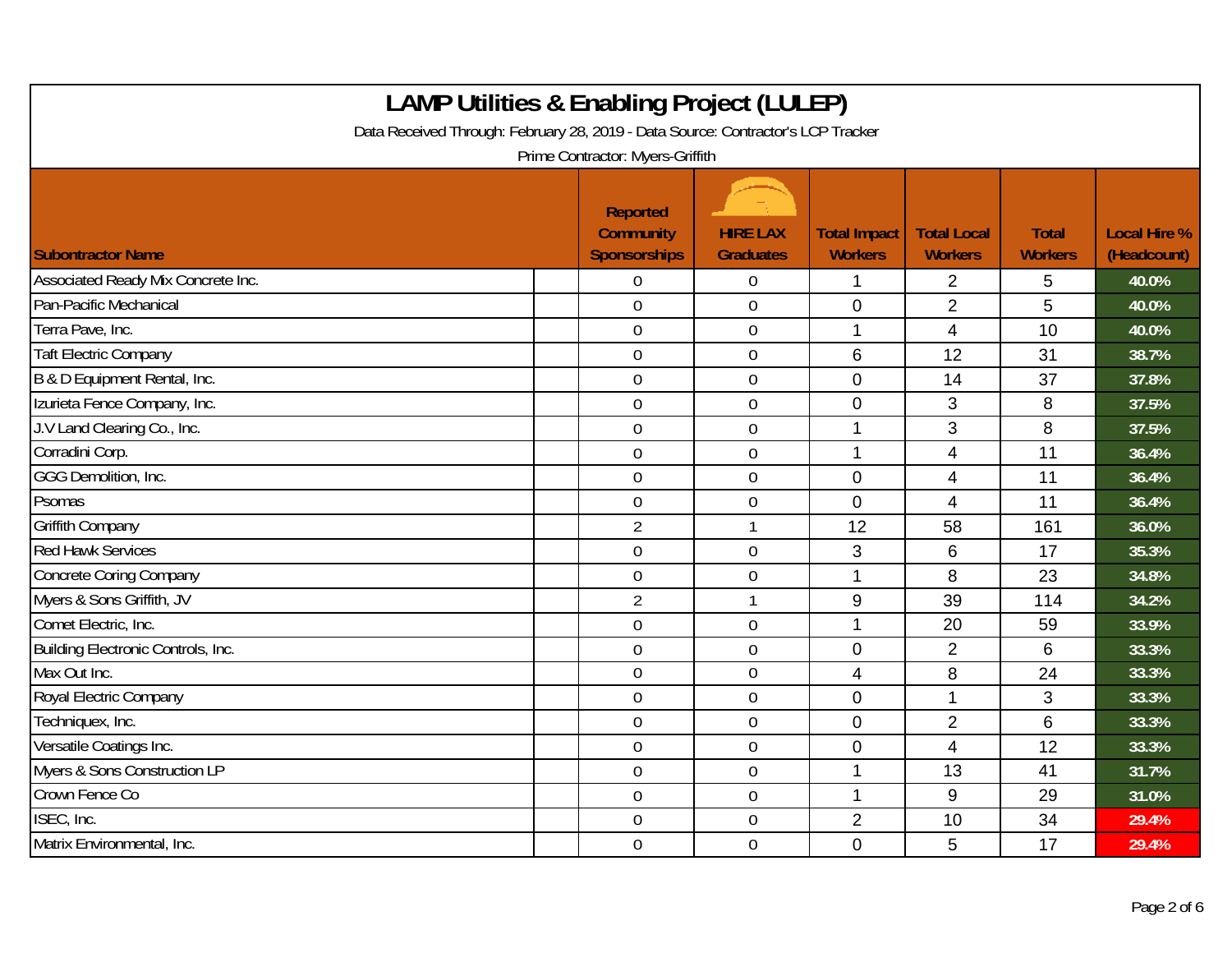| <b>LAMP Utilities &amp; Enabling Project (LULEP)</b><br>Data Received Through: February 28, 2019 - Data Source: Contractor's LCP Tracker<br>Prime Contractor: Myers-Griffith |                                                            |                                     |                                       |                                      |                                |                                    |  |  |  |
|------------------------------------------------------------------------------------------------------------------------------------------------------------------------------|------------------------------------------------------------|-------------------------------------|---------------------------------------|--------------------------------------|--------------------------------|------------------------------------|--|--|--|
| <b>Subontractor Name</b>                                                                                                                                                     | <b>Reported</b><br><b>Community</b><br><b>Sponsorships</b> | <b>HIRE LAX</b><br><b>Graduates</b> | <b>Total Impact</b><br><b>Workers</b> | <b>Total Local</b><br><b>Workers</b> | <b>Total</b><br><b>Workers</b> | <b>Local Hire %</b><br>(Headcount) |  |  |  |
| Anderson Charnesky Structural Steel, Inc.                                                                                                                                    | $\theta$                                                   | $\overline{0}$                      | $\overline{0}$                        | 2                                    | $\overline{7}$                 | 28.6%                              |  |  |  |
| N-U Enterprise                                                                                                                                                               | $\mathbf 0$                                                | $\mathbf 0$                         | 1                                     | 8                                    | 28                             | 28.6%                              |  |  |  |
| Wilson & Hampton Painting Contractors                                                                                                                                        | $\overline{0}$                                             | $\overline{0}$                      | $\mathbf{1}$                          | $\overline{2}$                       | $\overline{7}$                 | 28.6%                              |  |  |  |
| RMA Group, Inc.                                                                                                                                                              | $\boldsymbol{0}$                                           | $\mathbf 0$                         | 3                                     | 5                                    | 18                             | 27.8%                              |  |  |  |
| <b>ABC Resources</b>                                                                                                                                                         | $\mathbf 0$                                                | $\mathbf 0$                         | $\overline{2}$                        | 4                                    | 15                             | 26.7%                              |  |  |  |
| AMPCO Landscape, Inc.                                                                                                                                                        | $\mathbf 0$                                                | $\mathbf 0$                         | $\mathbf{0}$                          | 2                                    | 8                              | 25.0%                              |  |  |  |
| So-Cal Insulation, Inc.                                                                                                                                                      | $\mathbf 0$                                                | $\mathbf 0$                         | 1                                     | 1                                    | $\overline{4}$                 | 25.0%                              |  |  |  |
| Bali Construction, Inc.                                                                                                                                                      | $\boldsymbol{0}$                                           | $\overline{0}$                      | $\overline{2}$                        | 4                                    | 17                             | 23.5%                              |  |  |  |
| BC Rentals, Inc. dba BC Traffic Specialist                                                                                                                                   | $\mathbf 0$                                                | $\boldsymbol{0}$                    | $\mathbf{0}$                          | 3                                    | 13                             | 23.1%                              |  |  |  |
| Blois Construction, Inc.                                                                                                                                                     | $\boldsymbol{0}$                                           | $\mathbf 0$                         | 3                                     | 10                                   | 44                             | 22.7%                              |  |  |  |
| Nor Cal Pipeline Services                                                                                                                                                    | $\mathbf 0$                                                | $\overline{0}$                      | 1                                     | 5                                    | 22                             | 22.7%                              |  |  |  |
| Giroux Glass, Inc.                                                                                                                                                           | $\mathbf 0$                                                | $\mathbf 0$                         | $\mathbf 0$                           | $\overline{2}$                       | 9                              | 22.2%                              |  |  |  |
| <b>LNA</b> Concrete Structures, Inc.                                                                                                                                         | $\boldsymbol{0}$                                           | $\overline{0}$                      | $\mathbf 0$                           | $\overline{2}$                       | 9                              | 22.2%                              |  |  |  |
| Meadows Sheet Metal & Air Conditioning, Inc                                                                                                                                  | $\mathbf 0$                                                | $\mathbf 0$                         | $\overline{2}$                        | 10                                   | 45                             | 22.2%                              |  |  |  |
| Twining, Inc.                                                                                                                                                                | $\mathbf 0$                                                | $\boldsymbol{0}$                    | 1                                     | 4                                    | 18                             | 22.2%                              |  |  |  |
| Sterndahl Enterprises, Inc.                                                                                                                                                  | $\boldsymbol{0}$                                           | $\mathbf 0$                         | $\overline{2}$                        | 6                                    | 28                             | 21.4%                              |  |  |  |
| <b>Century Sweeping</b>                                                                                                                                                      | $\mathbf 0$                                                | $\overline{0}$                      | $\Omega$                              | 1                                    | 5                              | 20.0%                              |  |  |  |
| Crosstown Electrical & Data, Inc.                                                                                                                                            | $\mathbf 0$                                                | $\mathbf 0$                         | $\mathbf{0}$                          | 1                                    | 5                              | 20.0%                              |  |  |  |
| Pacific Waterproofing & Restoration, Inc.                                                                                                                                    | $\overline{0}$                                             | $\mathbf 0$                         | $\mathbf 0$                           | 1                                    | 5                              | 20.0%                              |  |  |  |
| Penhall Co                                                                                                                                                                   | $\mathbf 0$                                                | $\mathbf 0$                         | $\mathbf{0}$                          | 1                                    | 5                              | 20.0%                              |  |  |  |
| Michels Pipeline Construction; a div. of Michels Corporation                                                                                                                 | $\boldsymbol{0}$                                           | $\boldsymbol{0}$                    | $\overline{2}$                        | 8                                    | 42                             | 19.0%                              |  |  |  |
| Cosco Fire Protection, Inc.                                                                                                                                                  | $\mathbf 0$                                                | $\mathbf 0$                         | $\mathbf 0$                           | 3                                    | 17                             | 17.6%                              |  |  |  |
| <b>Sully-Miller Contracting Company</b>                                                                                                                                      | $\mathbf 0$                                                | $\mathbf 0$                         | $\overline{0}$                        | 9                                    | 51                             | 17.6%                              |  |  |  |
| G. O. Rodriquez Trucking, Inc.                                                                                                                                               | $\overline{0}$                                             | $\overline{0}$                      | $\Omega$                              | 4                                    | 23                             | 17.4%                              |  |  |  |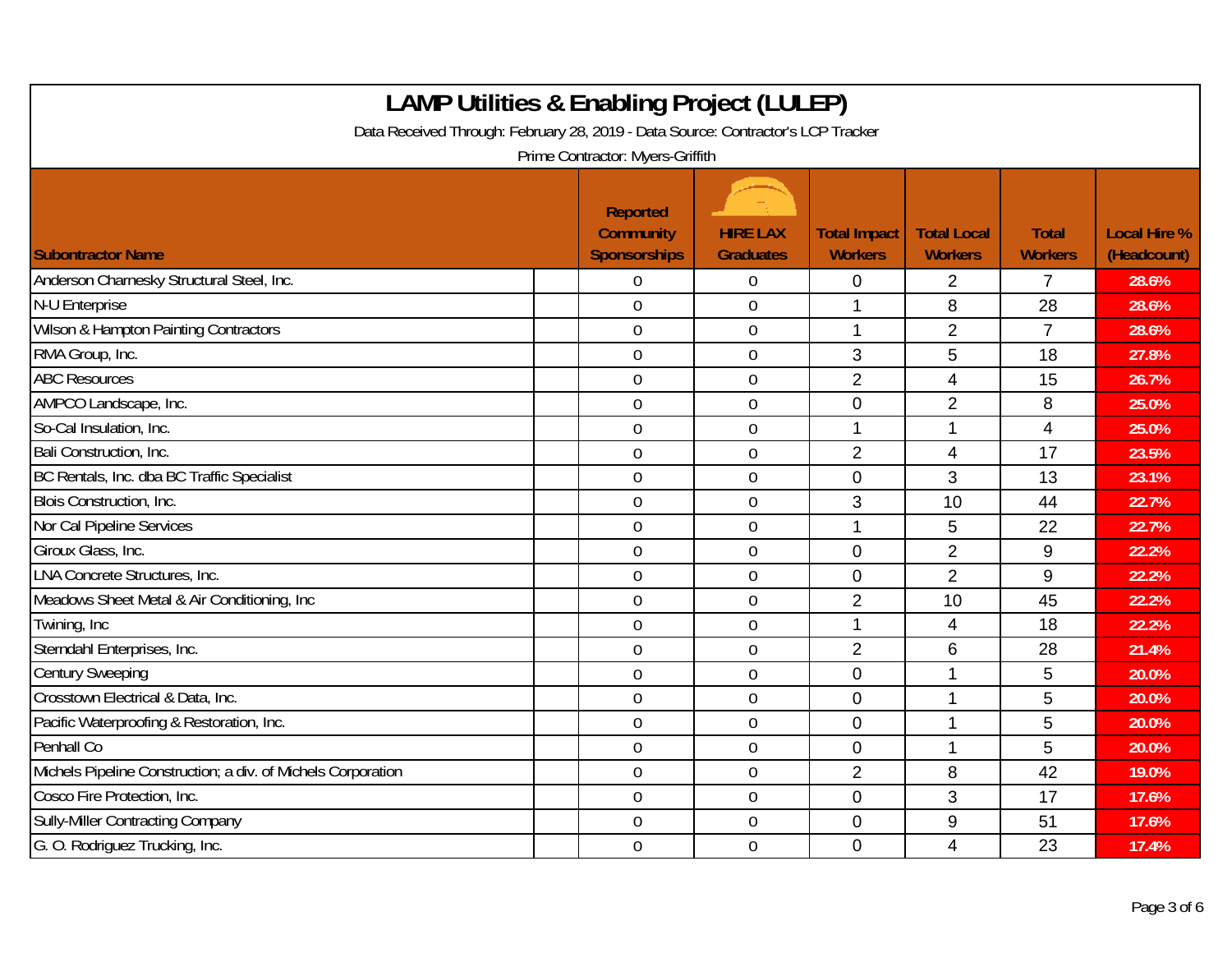| <b>LAMP Utilities &amp; Enabling Project (LULEP)</b><br>Data Received Through: February 28, 2019 - Data Source: Contractor's LCP Tracker<br>Prime Contractor: Myers-Griffith |                                                            |                                     |                                       |                                      |                                |                                    |  |  |  |
|------------------------------------------------------------------------------------------------------------------------------------------------------------------------------|------------------------------------------------------------|-------------------------------------|---------------------------------------|--------------------------------------|--------------------------------|------------------------------------|--|--|--|
| <b>Subontractor Name</b>                                                                                                                                                     | <b>Reported</b><br><b>Community</b><br><b>Sponsorships</b> | <b>HIRE LAX</b><br><b>Graduates</b> | <b>Total Impact</b><br><b>Workers</b> | <b>Total Local</b><br><b>Workers</b> | <b>Total</b><br><b>Workers</b> | <b>Local Hire %</b><br>(Headcount) |  |  |  |
| <b>Granstrom Masonry Inc</b>                                                                                                                                                 | $\Omega$                                                   | 0                                   | 0                                     |                                      | 6                              | 16.7%                              |  |  |  |
| Los Angeles Signal Construction, Inc.                                                                                                                                        | $\overline{0}$                                             | 0                                   | $\mathbf{0}$                          | 1                                    | 6                              | 16.7%                              |  |  |  |
| Mike Hixson Backhoe Service, Inc.                                                                                                                                            | $\mathbf 0$                                                | $\overline{0}$                      | $\overline{0}$                        | 1                                    | 6                              | 16.7%                              |  |  |  |
| Southcoast Acoustical Interiors, Inc.                                                                                                                                        | $\mathbf 0$                                                | $\mathbf 0$                         | $\mathbf 0$                           | 3                                    | 18                             | 16.7%                              |  |  |  |
| Util-Locate                                                                                                                                                                  | $\overline{0}$                                             | 0                                   | 1                                     | 1                                    | 6                              | 16.7%                              |  |  |  |
| Ferreira Construction Co, Inc.                                                                                                                                               | $\mathbf 0$                                                | 0                                   | 1                                     | 5                                    | 32                             | 15.6%                              |  |  |  |
| <b>DRS Rebar Inc</b>                                                                                                                                                         | $\mathbf 0$                                                | $\mathbf 0$                         | $\mathbf{0}$                          | 1                                    | $\overline{7}$                 | 14.3%                              |  |  |  |
| G&F Concrete Cutting, Inc.                                                                                                                                                   | $\overline{0}$                                             | $\overline{0}$                      | $\mathbf 0$                           | $\overline{2}$                       | 14                             | 14.3%                              |  |  |  |
| R.J. Lalonde, Inc.                                                                                                                                                           | $\mathbf 0$                                                | $\mathbf 0$                         | 1                                     | 1                                    | $\overline{7}$                 | 14.3%                              |  |  |  |
| 2R Drilling, Inc.                                                                                                                                                            | $\boldsymbol{0}$                                           | $\mathbf 0$                         | 1                                     | 1                                    | 8                              | 12.5%                              |  |  |  |
| Crane Rental Service, Inc.                                                                                                                                                   | $\overline{0}$                                             | $\overline{0}$                      | 1                                     | 1                                    | 9                              | 11.1%                              |  |  |  |
| Badger Daylighting Corp.                                                                                                                                                     | $\mathbf 0$                                                | $\overline{0}$                      | 1                                     | 3                                    | 28                             | 10.7%                              |  |  |  |
| All American Asphalt                                                                                                                                                         | $\overline{0}$                                             | $\overline{0}$                      | 1                                     | 6                                    | 58                             | 10.3%                              |  |  |  |
| Asphalt, Fabric & Engineering, Inc.                                                                                                                                          | $\overline{0}$                                             | 0                                   | $\mathbf 0$                           | $\overline{0}$                       | 3                              | 0.0%                               |  |  |  |
| Ayala Boring Inc                                                                                                                                                             | $\mathbf 0$                                                | $\boldsymbol{0}$                    | $\mathbf 0$                           | $\overline{0}$                       | $\overline{4}$                 | 0.0%                               |  |  |  |
| C Below Inc                                                                                                                                                                  | $\mathbf 0$                                                | $\mathbf 0$                         | $\overline{0}$                        | $\overline{0}$                       | 12                             | 0.0%                               |  |  |  |
| C.M. Peich, Inc.                                                                                                                                                             | $\overline{0}$                                             | $\overline{0}$                      | $\mathbf 0$                           | $\overline{0}$                       | 5                              | 0.0%                               |  |  |  |
| Calmex Engineering, Inc.                                                                                                                                                     | $\mathbf 0$                                                | 0                                   | $\mathbf{0}$                          | $\overline{0}$                       | 1                              | 0.0%                               |  |  |  |
| CGO Construction Company, Inc.                                                                                                                                               | $\mathbf 0$                                                | $\overline{0}$                      | $\overline{0}$                        | $\overline{0}$                       | 3                              | 0.0%                               |  |  |  |
| Cindy Trump, Inc., DBA Lindys Cold Planing                                                                                                                                   | $\overline{0}$                                             | 0                                   | $\mathbf 0$                           | $\Omega$                             | $6\phantom{1}$                 | 0.0%                               |  |  |  |
| Commercial Scaffolding of CA, Inc.                                                                                                                                           | $\overline{0}$                                             | $\boldsymbol{0}$                    | $\mathbf 0$                           | $\mathbf 0$                          | $\overline{4}$                 | 0.0%                               |  |  |  |
| <b>Connor Concrete Cutting and Coring</b>                                                                                                                                    | $\mathbf 0$                                                | 0                                   | $\mathbf 0$                           | $\overline{0}$                       | 8                              | 0.0%                               |  |  |  |
| Cornerstone Demolition Corp.                                                                                                                                                 | $\overline{0}$                                             | $\mathbf 0$                         | $\mathbf 0$                           | $\overline{0}$                       | 4                              | 0.0%                               |  |  |  |
| Dayton Certified Welding, Inc.                                                                                                                                               | $\overline{0}$                                             | 0                                   | $\Omega$                              | $\Omega$                             | $\overline{2}$                 | 0.0%                               |  |  |  |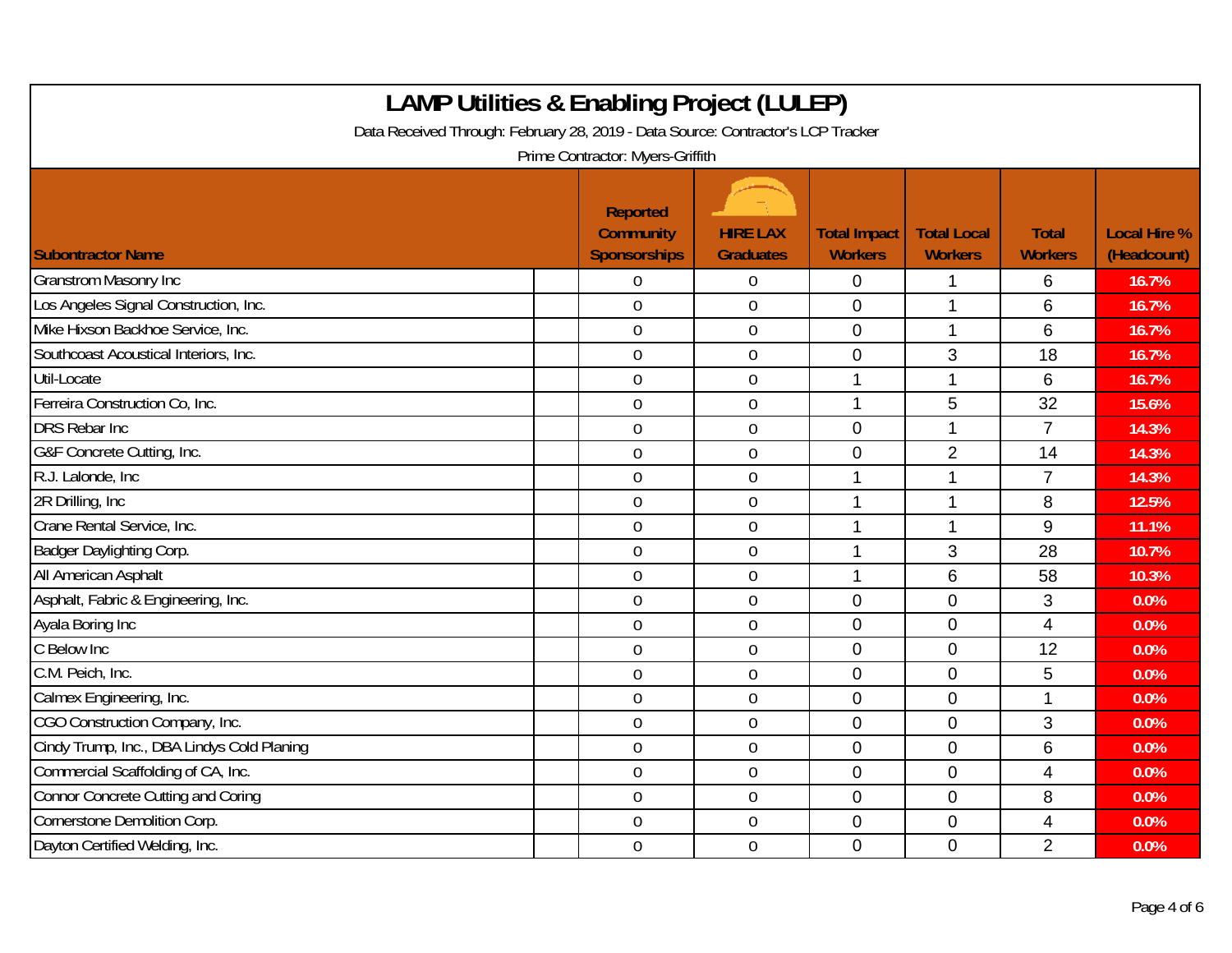| Data Received Through: February 28, 2019 - Data Source: Contractor's LCP Tracker | <b>LAMP Utilities &amp; Enabling Project (LULEP)</b><br>Prime Contractor: Myers-Griffith |                                     |                                       |                                      |                                |                                    |
|----------------------------------------------------------------------------------|------------------------------------------------------------------------------------------|-------------------------------------|---------------------------------------|--------------------------------------|--------------------------------|------------------------------------|
| <b>Subontractor Name</b>                                                         | <b>Reported</b><br><b>Community</b><br><b>Sponsorships</b>                               | <b>HIRE LAX</b><br><b>Graduates</b> | <b>Total Impact</b><br><b>Workers</b> | <b>Total Local</b><br><b>Workers</b> | <b>Total</b><br><b>Workers</b> | <b>Local Hire %</b><br>(Headcount) |
| DeepScan, Inc.                                                                   | $\Omega$                                                                                 | $\Omega$                            | $\Omega$                              | $\Omega$                             | 4                              | 0.0%                               |
| DJS General Contracting, Inc.                                                    | $\mathbf{0}$                                                                             | $\overline{0}$                      | $\Omega$                              | $\Omega$                             | 5                              | 0.0%                               |
| Fine Grade Equipment, Inc.                                                       | $\boldsymbol{0}$                                                                         | $\mathbf 0$                         | $\overline{0}$                        | $\mathbf 0$                          | 6                              | 0.0%                               |
| Gregg Drilling & Testing, Inc.                                                   | $\mathbf 0$                                                                              | $\mathbf 0$                         | $\overline{0}$                        | $\overline{0}$                       | 5                              | 0.0%                               |
| H.D. Construction Equipment, Inc.                                                | $\overline{0}$                                                                           | $\mathbf 0$                         | $\overline{0}$                        | $\overline{0}$                       | $\overline{7}$                 | 0.0%                               |
| <b>Hydraulic Cranes LLC</b>                                                      | $\mathbf 0$                                                                              | $\mathbf 0$                         | $\overline{0}$                        | $\overline{0}$                       | 1                              | 0.0%                               |
| Jim Painter Controls, Inc.                                                       | $\overline{0}$                                                                           | $\overline{0}$                      | $\Omega$                              | $\Omega$                             | 1                              | 0.0%                               |
| Johnson's Tree Service                                                           | $\mathbf 0$                                                                              | $\mathbf 0$                         | $\mathbf{0}$                          | 0                                    | $\overline{2}$                 | 0.0%                               |
| Lucas Builders, Inc.                                                             | $\mathbf 0$                                                                              | $\mathbf 0$                         | $\overline{0}$                        | $\overline{0}$                       | 8                              | 0.0%                               |
| Newman Backhoe Service, Inc.                                                     | $\boldsymbol{0}$                                                                         | $\mathbf 0$                         | $\mathbf 0$                           | $\mathbf 0$                          | 6                              | 0.0%                               |
| Pavement Recycling Systems                                                       | $\mathbf 0$                                                                              | $\mathbf 0$                         | $\overline{0}$                        | $\overline{0}$                       | 10                             | 0.0%                               |
| PCI                                                                              | $\mathbf 0$                                                                              | $\mathbf 0$                         | $\mathbf{0}$                          | 0                                    | 8                              | 0.0%                               |
| Pre-Con                                                                          | $\boldsymbol{0}$                                                                         | $\boldsymbol{0}$                    | $\mathbf 0$                           | $\overline{0}$                       | 3                              | 0.0%                               |
| Site Solution Services, Inc.                                                     | $\mathbf{0}$                                                                             | $\overline{0}$                      | $\Omega$                              | $\overline{0}$                       | 1                              | 0.0%                               |
| <b>Skaggs Concrete Cutting Inc.</b>                                              | $\overline{0}$                                                                           | $\overline{0}$                      | $\Omega$                              | $\overline{0}$                       | 1                              | 0.0%                               |
| Telfer Pavement Technologies, LLC                                                | $\mathbf 0$                                                                              | $\mathbf 0$                         | $\overline{0}$                        | $\overline{0}$                       | 9                              | 0.0%                               |
| Torrent Resources CA, Inc.                                                       | $\boldsymbol{0}$                                                                         | $\mathbf 0$                         | $\overline{0}$                        | $\mathbf 0$                          | 6                              | 0.0%                               |
| Traffic Management Inc.                                                          | $\mathbf 0$                                                                              | $\mathbf 0$                         | $\overline{0}$                        | $\mathbf 0$                          | $\overline{2}$                 | 0.0%                               |
| V&E Tree Service, Inc.                                                           | $\overline{0}$                                                                           | $\mathbf 0$                         | $\overline{0}$                        | $\overline{0}$                       | 5                              | 0.0%                               |
| Zefiro Corporation                                                               | $\mathbf 0$                                                                              | $\mathbf 0$                         | $\mathbf{0}$                          | $\mathbf 0$                          |                                | 0.0%                               |
|                                                                                  | 4                                                                                        | $\overline{2}$                      | 112                                   | 528                                  | 1791                           | 29.5%                              |